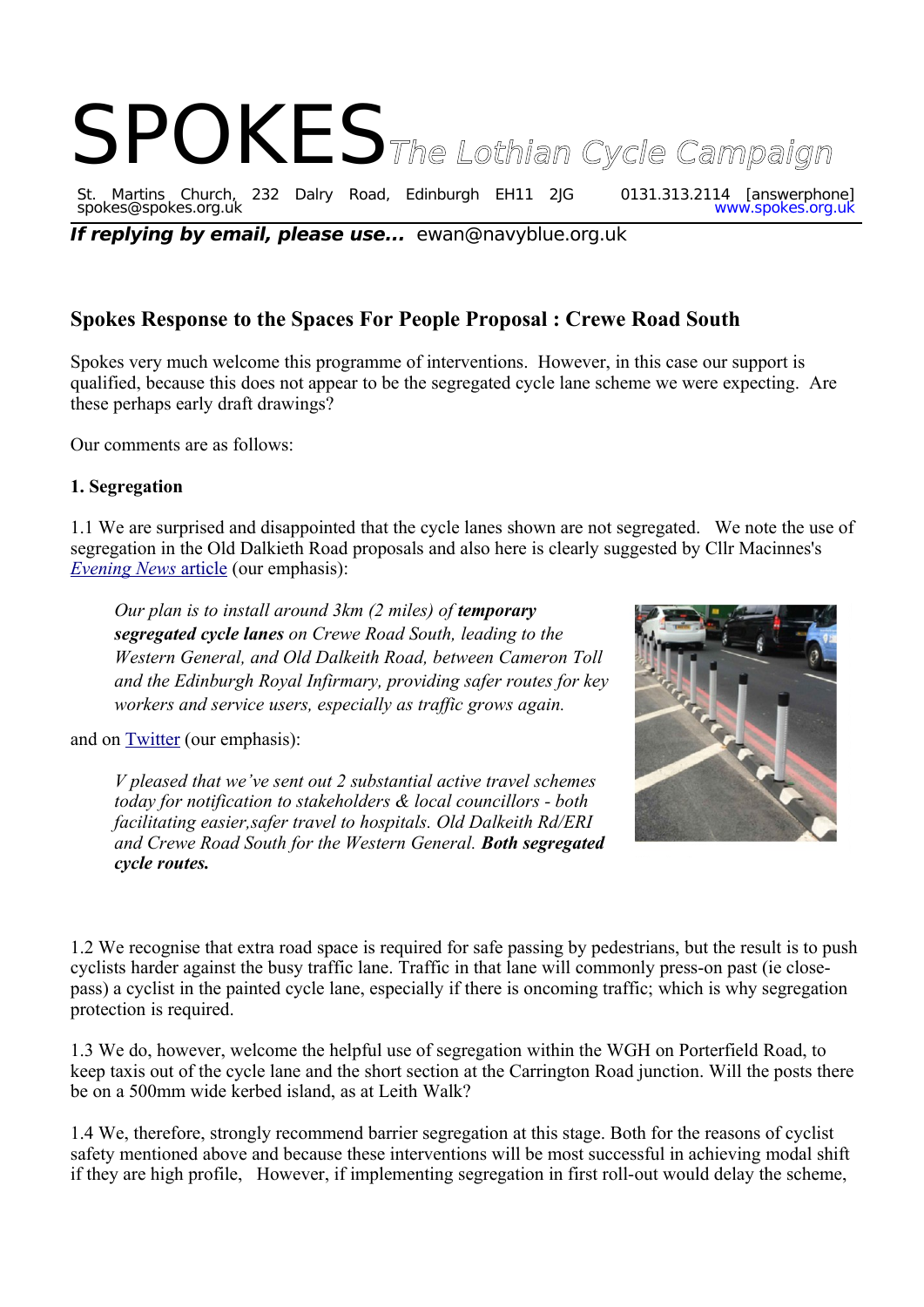then it should go ahead in its current form initially and be kept under review.

### **2. Carrington Road**

2.1 Carrington Road junction. We note that this part of the proposal is still under development and without knowing more detail it is currently difficult to make specific comments.

2.2 We are unclear as to possible requirement to ban the the right turn from Carrington Road and whether that ban includes cycles. We consider it essential that right turns for cyclists still be permitted from Carrington Road, as it is a major cycling approach route to the Western General Hospital (WGH) from the east, including via Inverleith Park.

We would prefer that cyclists can make the turn without resort to a 2-stage right turn. However, if the design is for a 2-stage turn, the boxes need to be of sufficient size. In either case the specification should include the signals giving advanced release to cyclists and a generously long lead-in lane to the ASL.

2.2 Carrington Road is problematic for cycling, because of the end-on parking and we ask that you give consideration to an early follow-on intervention there to create a segregated cycle route along it to Inverleith Park. We see that Cllr Osler has recently [Tweeted](https://twitter.com/HalOsler/status/1264130918513598465) about this.

## **3. Crossing Islands**

3.1 We have concerns about cyclist safety at the crossing islands. It is important that the design and the signage actively discourage attempted overtaking at these pinch points. The dashed lines going diagonally up to the island doesn't seem as clear a solution as the East Lothian approach of widening the cycle lane rather than connecting it. The diagonal lines could usefully also start earlier and lengthen the central lines as per East Lothian, something like this: